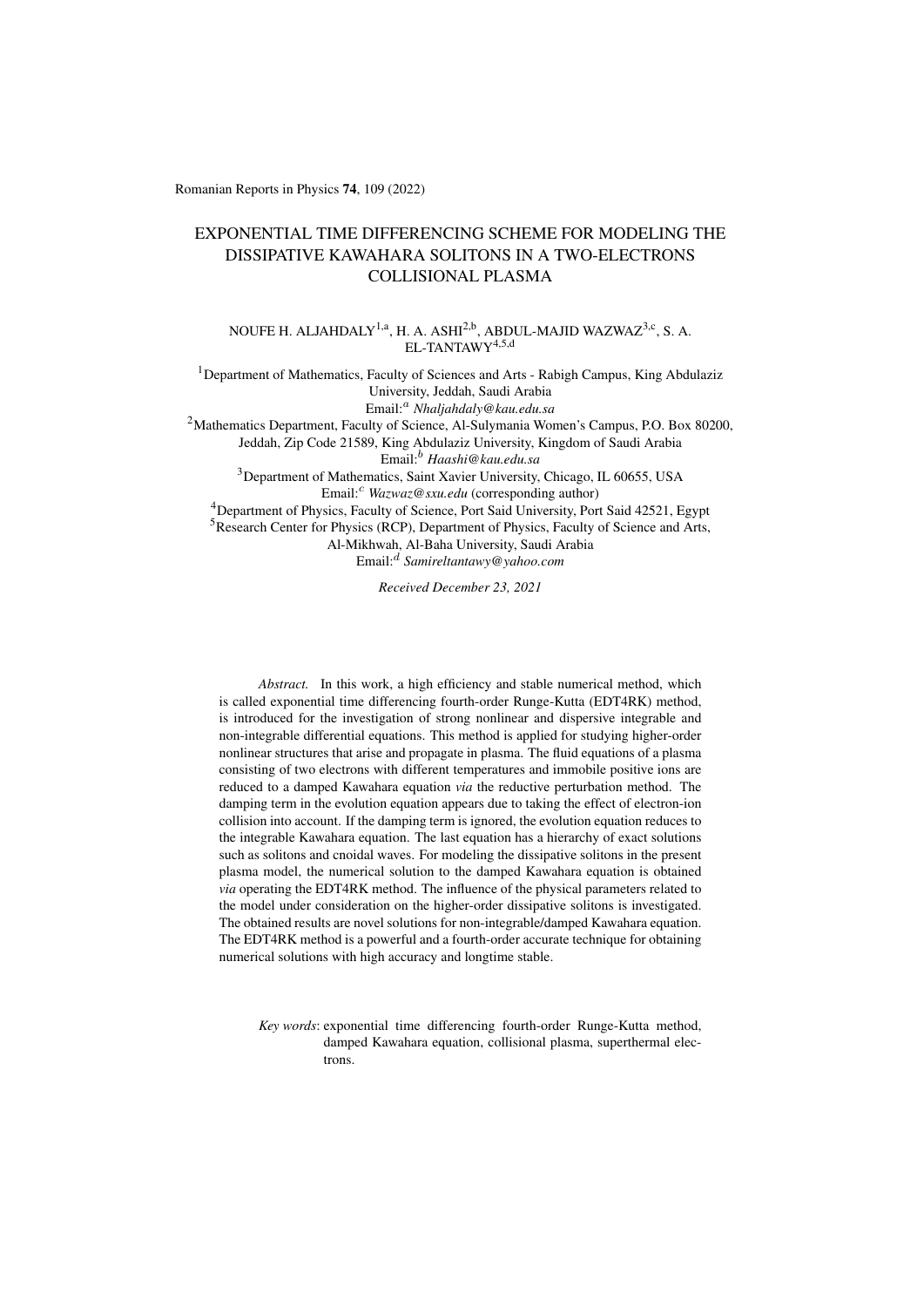## 1. INTRODUCTION

Modeling many physics and engineering problems results in differential, integral, and partial differential equations, which are either linear or nonlinear [\[1–](#page-7-0)[20\]](#page-8-0). Therefore, those equations play a vital role in explaining and understanding the main characteristics of many natural phenomena and laboratory data. The key role of those equations has been extended to a series of fields such as industry, medicine, drug manufacturing, image processing, and electronic chip manufacturing.

The fifth-order Korteweg-de Vries (fKdV) equation, sometimes called Kawahara equation (KE), describes the propagation of different nonlinear structures such as solitons, cnoidal waves and others. These nonlinear waves can propagate in different physical settings such as plasma, shallow water with surface tension, chemical kinematics, astrophysics, and capillary-gravity water. The standard formula for the KE is given by [\[21\]](#page-8-1):

<span id="page-1-0"></span>
$$
\partial_t \Psi + a \Psi \partial_x \Psi + b \partial_{3x} \Psi + R \Psi = 0, \tag{1}
$$

where  $a, b$ , and R are functions of physical parameters. Equation [\(1\)](#page-1-0) has been studied both numerically and analytically in literature. The analytical methods for solving the KE [\(1\)](#page-1-0) are a new constraint among parameters that gives N-soliton solutions [\[22\]](#page-8-2), an analytical method by using the improved hyperbolic and exponential ansatze for various solitons solutions [\[23\]](#page-8-3), a Riemann-Hilbert method for soliton and breathers solutions [\[24\]](#page-8-4), a Hirota's bilinear method with perturbation expansion, and a parametric limit method for lump solitons waves and for a variety of N-soliton forms [\[25,](#page-8-5) [26\]](#page-8-6). Moreover, it has been computed numerically by the improved variational iteration algorithm-I (mVIA-I) and algorithm-II [\[27,](#page-8-7) [28\]](#page-8-8), Differential Quadrature Method [\[29\]](#page-8-9), hybridizable discontinuous Galerkin technique [\[30\]](#page-8-10), and by the geometric singular perturbation analysis whose solutions in solitary waves form [\[31\]](#page-8-11). All above-mentioned studies focused on the study of the integrable equation without taking the collisional effect into consideration. If the collisional impact due to the collisions between the charged particles and the neutral particles in a plasma model is taken into account, we finally get a non-integrable/damped Kawahara equation

<span id="page-1-1"></span>
$$
\partial_t \Psi + a \Psi \partial_x \Psi + b \partial_{3x} \Psi + R \Psi - d \partial_{5x} \Psi = 0, \tag{2}
$$

where  $R = \mu/2$  and  $\mu$  is the frequency of the ion-neutral collision. Equation [\(2\)](#page-1-1) is a non-integrable Hamiltonian system, thus its integration cannot be performed analytically. Therefore, our goal in this article is to solve the non-integrable KE [\(2\)](#page-1-1) numerically in order to study the effects of the dissipative nonlinear structures (*e.g.* dissipative solitons) propagating in different plasma models. To do that, the EDT4RK method has been chosen to analyze the damped KE [\(2\)](#page-1-1) due to its high accuracy [\[32\]](#page-8-12). Moreover, a realistic physical application will be introduced with considering the collisional effect by the interaction between the charged particles themselves or be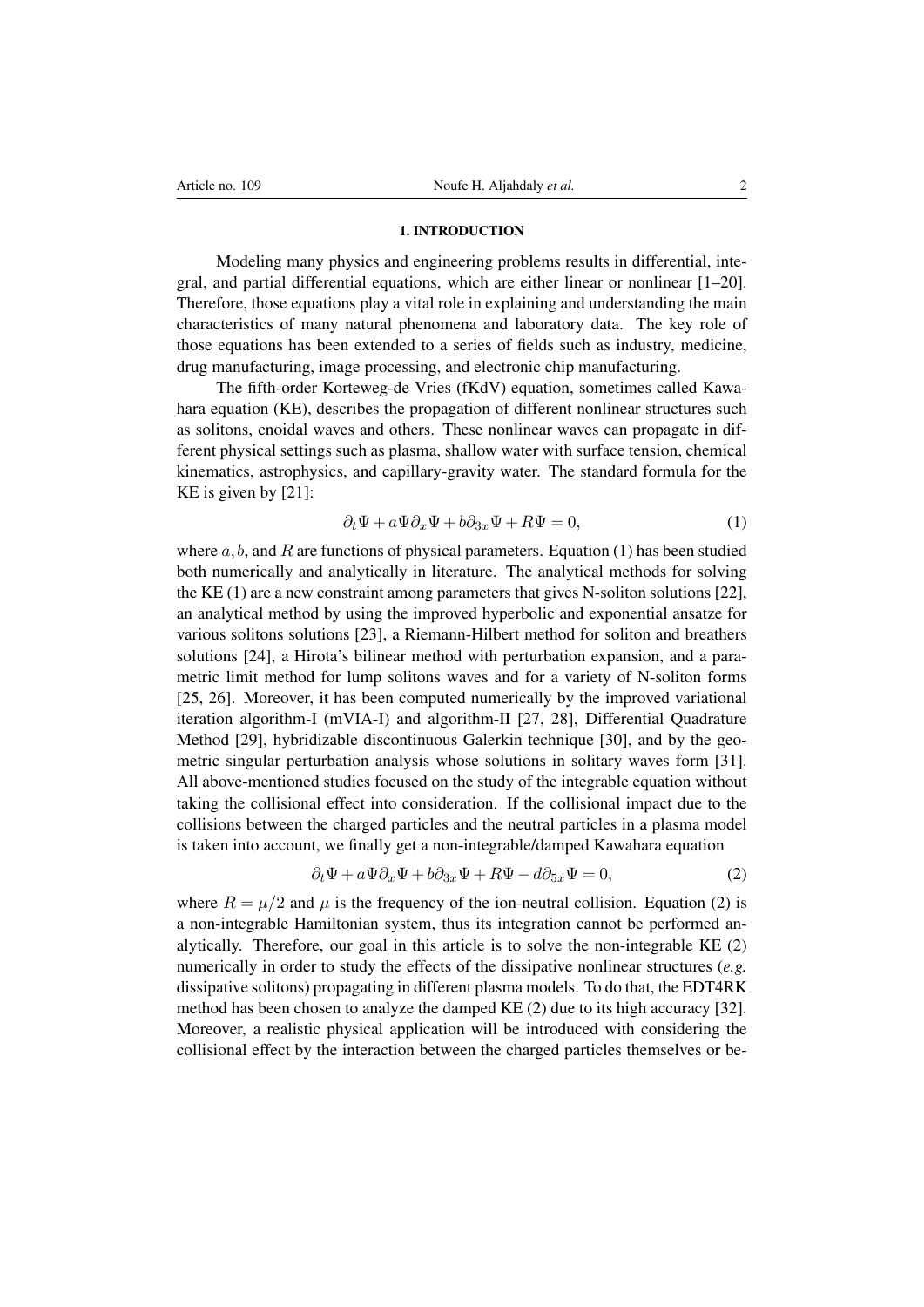tween the charged and neutral particles or between the charged particles and plasma field.

The article is divided into the following Sections. In Sec. 2 we give a brief explanation of the ETD4RK method and the approximate error. In Sec. 3 we discuss the physical application in plasma physics of the damped KE and its numerically solution by the ETD4RK method. In Sec. 4 we give a summary of the work and of the obtained results.

## 2. EXPONENTIAL TIME DIFFERENCING METHOD

Various time integration methods that are designed to numerically approximate a solution for nonlinear partial differential equations have been developed [\[33\]](#page-8-13). However, explicit time integration methods are not handy for the reason that the time step is restricted to a limit on the size. On the other hand, utilizing implicit temporal methods implies solving large implicit systems at each time step. These types of methods are usually of low-order time step. In addition, the discretization of the space has been often done by using lower-order central finite differences schemes [\[34,](#page-8-14) [35\]](#page-8-15). These schemes are easy to implement with the boundary condition.

An alternative to the conventional methods is the Exponential Time Differencing (ETD) schemes [\[36,](#page-8-16) [37\]](#page-8-17). These schemes have arose in conjunction with spectral methods [\[38\]](#page-8-18) that generate accurate spatial derivative using built-in codes in Matlab. The ETD schemes work as follows: for semi linear partial differential equations (PDEs), the linear part is integrated exactly, then the nonlinear part is approximated and then is integrated the approximation exactly.

ETD schemes of the Runge-Kutta (RK) type are obtained when approximating the non-linear terms by Runge-Kutta-like stages. The ETD methods' coefficients can be approximated by the Trapezium rule accurately [\[39\]](#page-8-19) once prior to the integration for a fixed time step. The evaluation the the coefficients in the ETD4RK method requires the 'Cauchy integral' approach [\[40,](#page-8-20) [41\]](#page-8-21). In addition, the method needs to perform four function transforms per time step throughout the integration.

Assume we aim to find the solution of

$$
\partial_t \Psi = N(\Psi) + L(\Psi),
$$

where  $N$  and  $L$  are nonlinear and linear terms respectively. The first step is transferring the given equation to Fourier space with periodic boundary conditions, thus we obtain the following ordinary differential equation (ODE):

$$
\frac{d\hat{\Psi}_k(t)}{dt} = L(\hat{\Psi}_k(t)) + \mathbf{fft}(N(\hat{\Psi}(t))),\tag{3}
$$

where the fast Fourier transform (FFT) is represented with the Matlab command fft.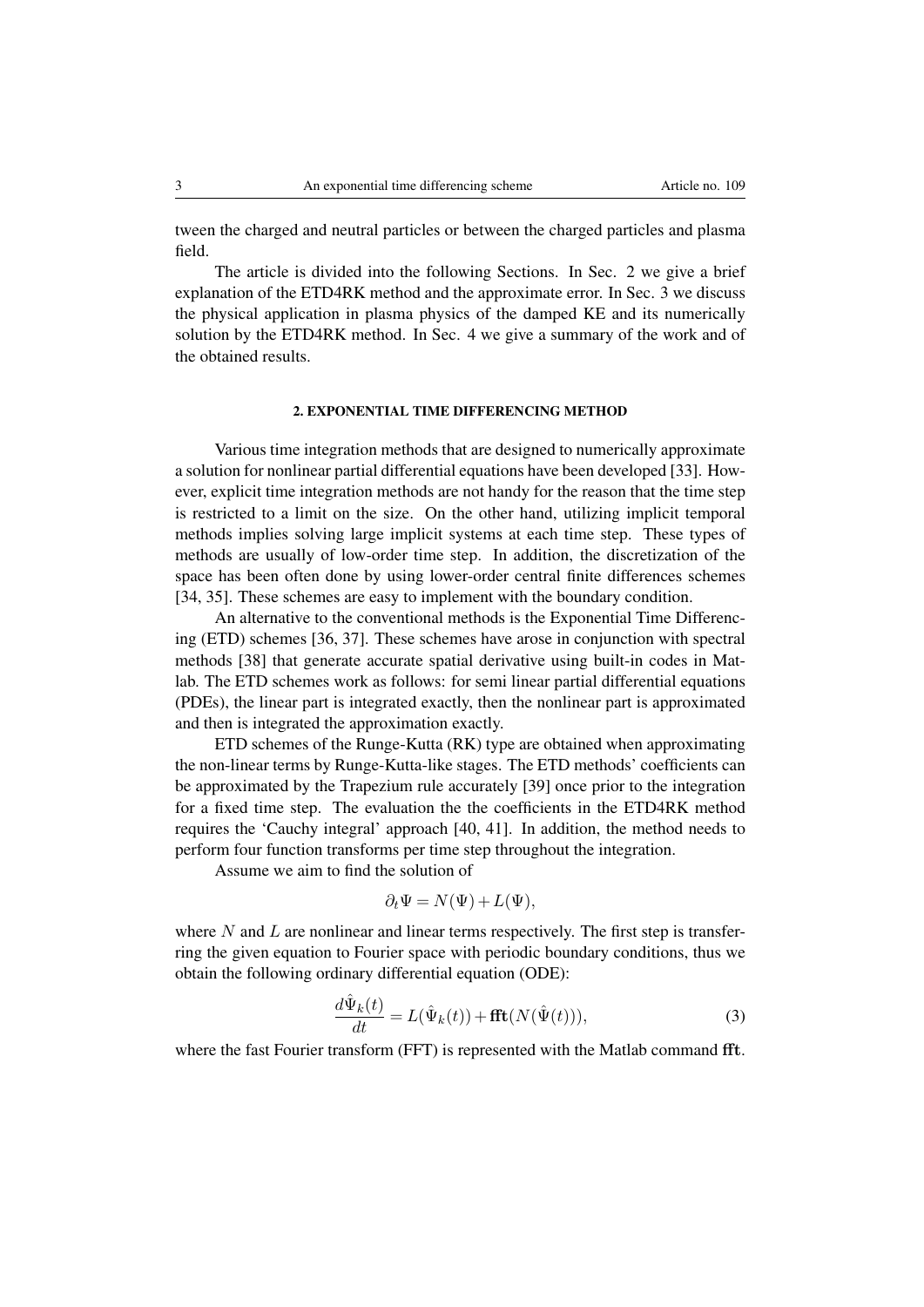The linear part  $L(\hat{\Psi}(t))$  becomes a diagonal matrix with elements and the  $N(\hat{\Psi}(t))$ is evaluated in physical space at the uniform grid points and then transformed back to spectral space by the Runge-Kutta method using the given initial condition. In the next Section, we will introduce the application of non-integrable equation and its numerical solution by the ETDRK4 method.

## 3. APPLICATION

# 3.1. DISSIPATIVE KAWAHARA SOLITONS IN A COLLISIONAL PLASMA

In this application, the fluid system of equations of a plasma model are built to study the interaction of electrostatic electron-acoustic dissipative solitons in a collisional unmagnetized plasma consisting of two different types of electrons (inertial cold electron and superthermal hot electron) and stationary positive ion. In addition, the collisional effect due to the collision between the cold electron and the neutral particles is taken into consideration. Accordingly, the dynamics of dissipative nonlinear electrostatic waves are governed by below dimensionless equations

$$
\begin{cases}\n\partial_{\tau} n_c + \partial_{\zeta} (n_c u_c) = 0, \\
\partial_{\tau} u_c + u_c (\nu_{ei} + \partial_{\zeta} u_c) - \alpha \partial_{\zeta} \phi = 0, \\
\partial_{2\zeta} \phi - \frac{1}{\alpha} n_c - n_h + \beta = 0,\n\end{cases}
$$
\n(4)

where  $n_c$ ,  $n_h$ , and  $n_i$  indicate the normalized density of the cold electron, hot electron, and positive ion, respectively,  $u_c$  is the normalized fluid velocity of cold electron,  $\phi$  is the normalized electrostatic wave potential,  $\alpha = n_{h0}/n_{c0}$  and  $\beta =$  $Z_i n_{i0}/n_{h0} \equiv (1 + 1/\alpha)$  are the concentrations of hot electron and positive ion, respectively, where  $n_{i0}^{(0)}$  $\epsilon_{i0,c0,h0}^{(0)}$  represents the unperturbed density of the plasma species,  $Z_i$  shows the number of protons residing on the surface of the ion, and  $\nu_{ei}$  denotes the normalized electron-ion collision frequency. The normalized hot electron density is given by the following superthermal distribution:  $n_h = \left[1 - \phi/(\kappa - 3/2)\right]^{-\kappa + 1/2}$ , where  $\kappa$  indicates the spectral index.

The RPT is utilized for studying the dissipative nonlinear structures in the present model. According to this technique, the stretched of the independent variables is given by:  $x = \sqrt{\varepsilon} (\zeta - \lambda \tau)$ ,  $t = \sqrt{\varepsilon^3} \tau$ , and  $\nu_{ei} = \sqrt{\varepsilon^3} \nu$ . In addition, the expansion of the dependent quantities reads:  $n_c = 1 + \varepsilon n_{c1} + \varepsilon^2 n_{c2} + \cdots$ ,  $u_c =$  $\epsilon u_{c1} + \epsilon^2 u_{c2} + \cdots$ , and  $\phi = \epsilon \phi_1 + \epsilon^2 \phi_2 + \cdots$ . By following the same procedure as in Ref. [\[42\]](#page-8-22) and using the mentioned stretched and expansion of the (in)dependent variables into the basic equations of the model, we finally get the damped KdV equation [\(1\)](#page-1-0) for  $\Psi \equiv \phi_1$  with

$$
\begin{cases}\n a = -b \left( \frac{2\alpha}{\lambda^4} + \frac{k_1 k_2}{k_3^2} \right), \\
 b = \frac{\lambda^3}{2} \& \lambda = \sqrt{\frac{k_3}{k_1}},\n\end{cases}
$$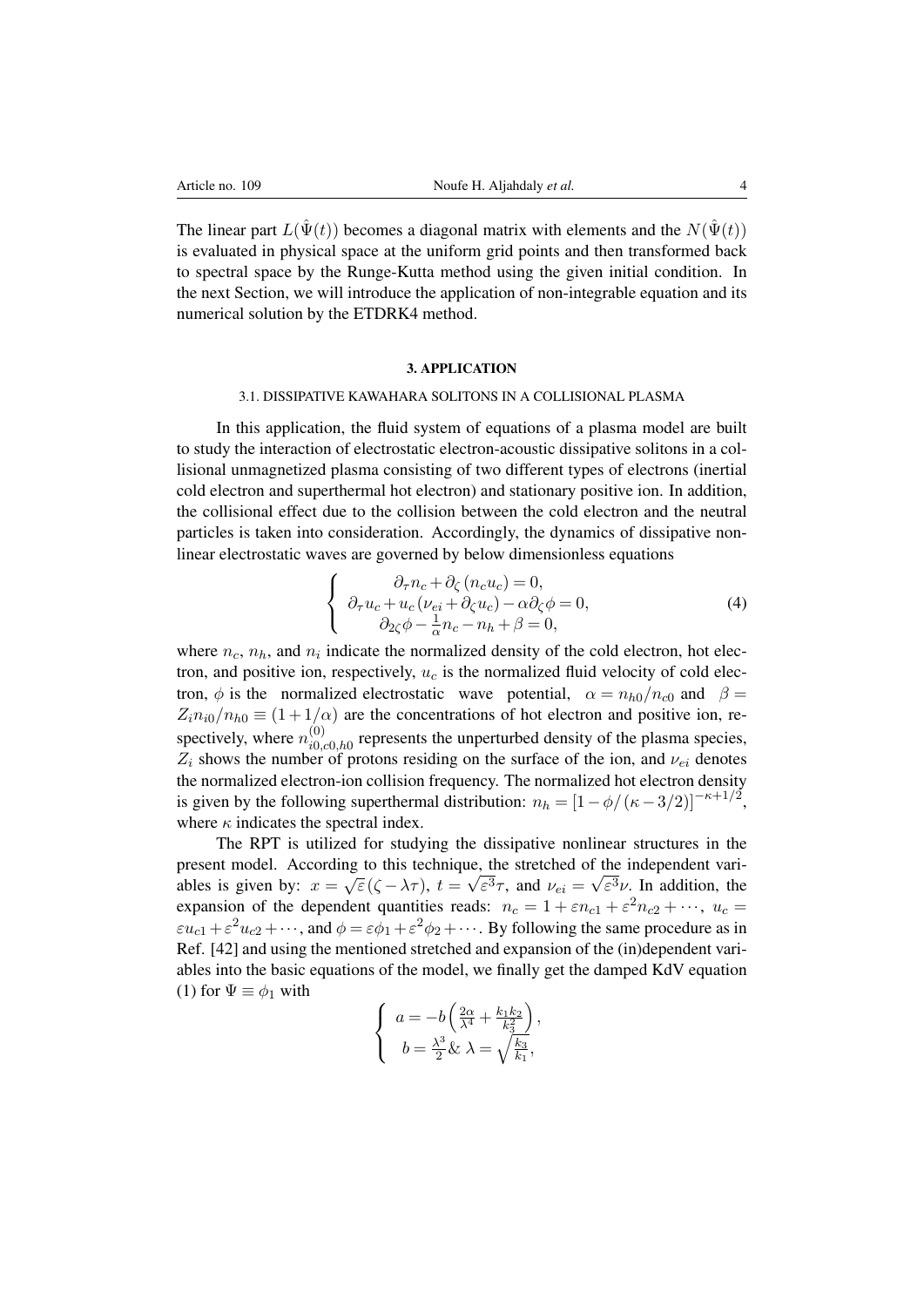where  $R = \nu_{ei}/2$ ,  $k_1 = (\kappa - 1/2)$ ,  $k_2 = (\kappa + 1/2)$ , and  $k_3 = (\kappa - 3/2)$ .

Also, in the auroral plasma, the electrostatic high frequency noises could be excited due to the EAW and if these noises are taken into the cold electron momentum equation [\[43\]](#page-8-23), we finally obtain Eq. [\(2\)](#page-1-1), where  $d \ll 1$ . The soliton solution of Eq. [\(2\)](#page-1-1) without damping term  $(R = 0)$  reads [\[43\]](#page-8-23):

$$
\Phi = \Phi_{\text{max}} \operatorname{sech}^4\left[\frac{1}{W}\left(x - \frac{36b^2}{169d}t\right)\right],\tag{5}
$$

where  $\Phi_{\text{max}} = (105b^2/169ad)$  and  $W = \sqrt{52d/b}$  are, respectively, the amplitude and width of the nondissipative Kawahara soliton.

## 3.2. NUMERICAL SIMULATIONS

The aim of this Section is to present the efficiency of the ETD-RK methods [\[44\]](#page-8-24), and conduct numerical studies on the model problem, namely Eq. [\(2\)](#page-1-1), in one space dimension.

For the simulation tests, we use Fourier spectral methods to discretize the spatial derivatives. Hence, in Fourier space, the transformed KE [\(2\)](#page-1-1), with periodic boundary conditions, is given by the system of ODEs in time  $t$ 

<span id="page-4-0"></span>
$$
\frac{d\hat{\Psi}_k(t)}{dt} = i(bk^3 + dk^5 + ir)\hat{\Psi}_k(t) - \frac{aik}{2}\text{fft}(\hat{\Psi}(t)^2),\tag{6}
$$

where  $c = i(bk^3 + dk^5 + ir)$ . We use the soliton solution

$$
\Psi(x,t) = \frac{105b^2}{169ad} \operatorname{sech}^4\left[\frac{1}{2}\sqrt{\frac{b}{13d}}\left(x - \frac{36b^2}{169d}t\right)\right], \ x \in [-5\pi, 5\pi],\tag{7}
$$

as an initial condition for the KE [\(2\)](#page-1-1).

For the temporal integration of the system of ODEs [\(6\)](#page-4-0), we use the ETD4RK method

$$
\begin{split} \mathcal{A}_n &= \hat{\Psi}_n e^{d\Delta t/2} + (e^{d\Delta t/2} - 1)\mathcal{G}_n/d, \\ \mathcal{B}_n &= \hat{\Psi}_n e^{d\Delta t/2} + (e^{d\Delta t/2} - 1)\mathcal{G}(A_n, t_n + \Delta t/2)/d, \\ \mathcal{C}_n &= \mathcal{A}_n e^{d\Delta t/2} + (e^{d\Delta t/2} - 1)(2\mathcal{G}(\mathcal{B}_n, t_n + \Delta t/2) - \mathcal{G}_n)/d, \\ \hat{\Psi}_{n+1} &= \hat{\Psi}_n e^{d\Delta t} + \{((d^2\Delta t^2 - 3d\Delta t + 4)e^{d\Delta t} - d\Delta t - 4)\mathcal{G}_n \\ &\quad + 2((d\Delta t - 2)e^{d\Delta t} + d\Delta t + 2)(\mathcal{G}(A_n, t_n + \Delta t/2) + \mathcal{G}(\mathcal{B}_n, t_n + \Delta t/2)) \\ &\quad + ((-d\Delta t + 4)e^{d\Delta t} - d^2\Delta t^2 - 3d\Delta t - 4)\mathcal{G}(C_n, t_n + \Delta t)\}/(d^3\Delta t^2). \end{split}
$$

Here,  $d$  is the linear part of the system that is represented by a diagonal matrix, and G denotes the action of the nonlinear operator on  $\Psi$  on the grid,  $\Delta t$  denotes the time step size and  $\hat{\Psi}_n$  and  $F_n$  represent the numerical approximation to  $\hat{\Psi}(t_n)$  and  $F(\hat{\Psi}(t_n), t_n)$ , respectively.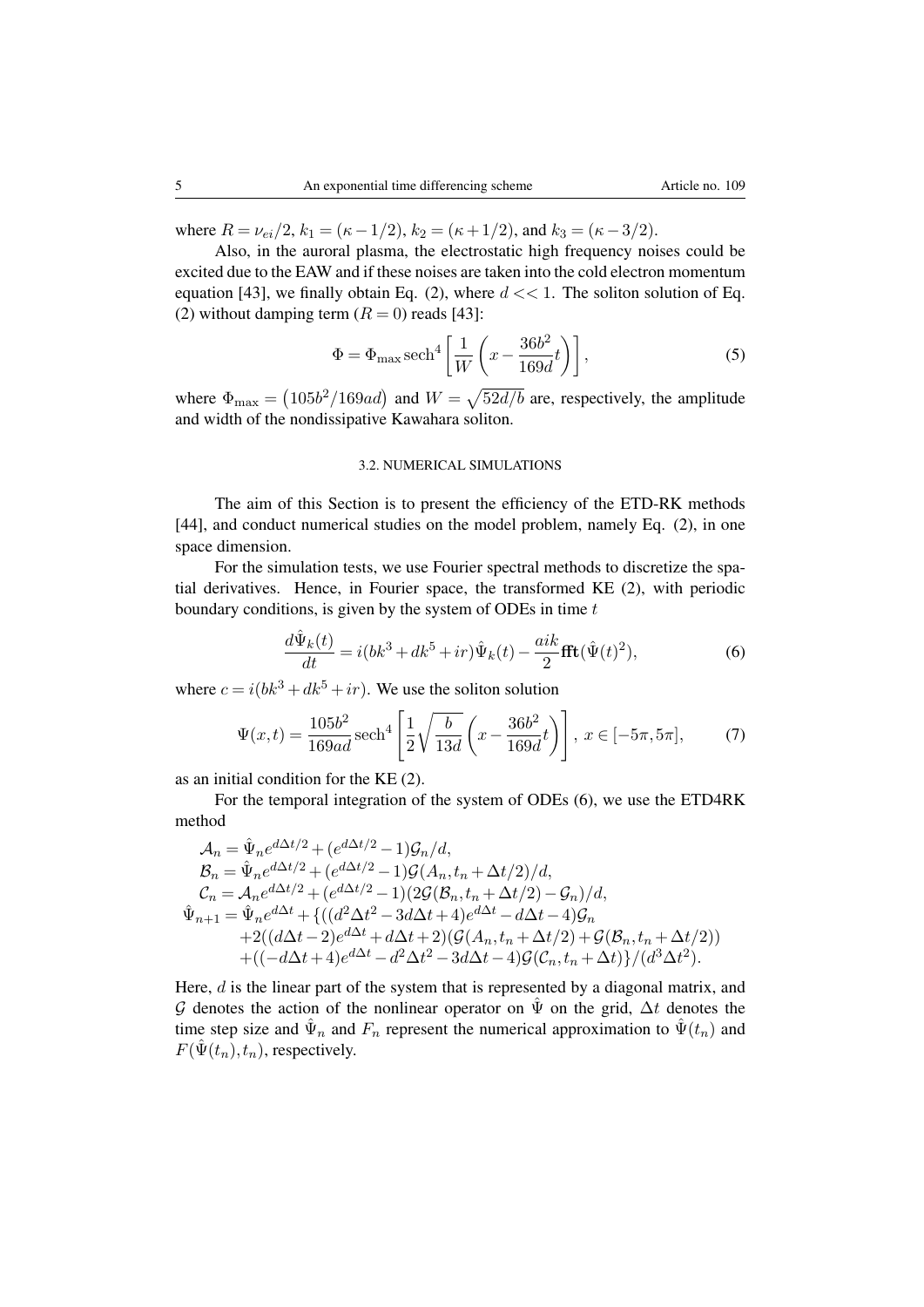

<span id="page-5-0"></span>Fig. 1 – The profile of the dissipative Kawahara soliton according to the numerical solution is plotted in the  $(x, t)$  – plane for  $(\kappa, \alpha, \nu_{ei}) = (3, 1.8, 0.3)$ .



<span id="page-5-1"></span>Fig. 2 – The profile of the dissipative Kawahara soliton according to the numerical solution is plotted in the  $(x, \nu_{ei})$  – plane for  $(\kappa, \alpha) = (3, 1.8)$ .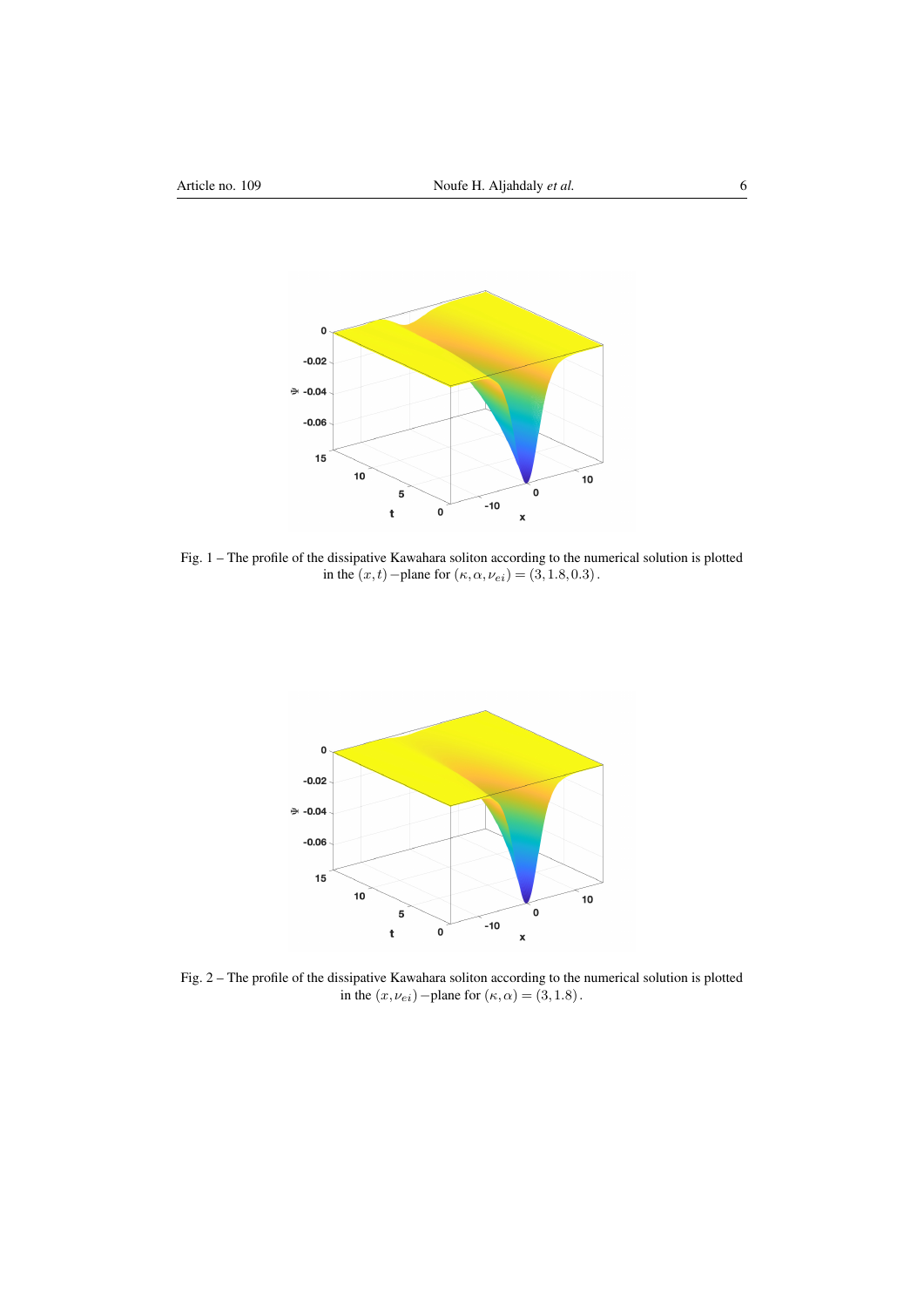

Fig. 3 – The profile of the dissipative Kawahara soliton according to the numerical solution is plotted against x with different values of the concentration of hot electron  $\alpha$ . Here,  $(\kappa, \nu_{ei}) = (3, 0.3)$ .



<span id="page-6-0"></span>Fig. 4 – The profile of the dissipative Kawahara soliton according to the numerical solution is plotted against x with different values of the spectral index  $\kappa$ . Here,  $(\alpha, \nu_{ei}) = (1.8, 0.3)$ .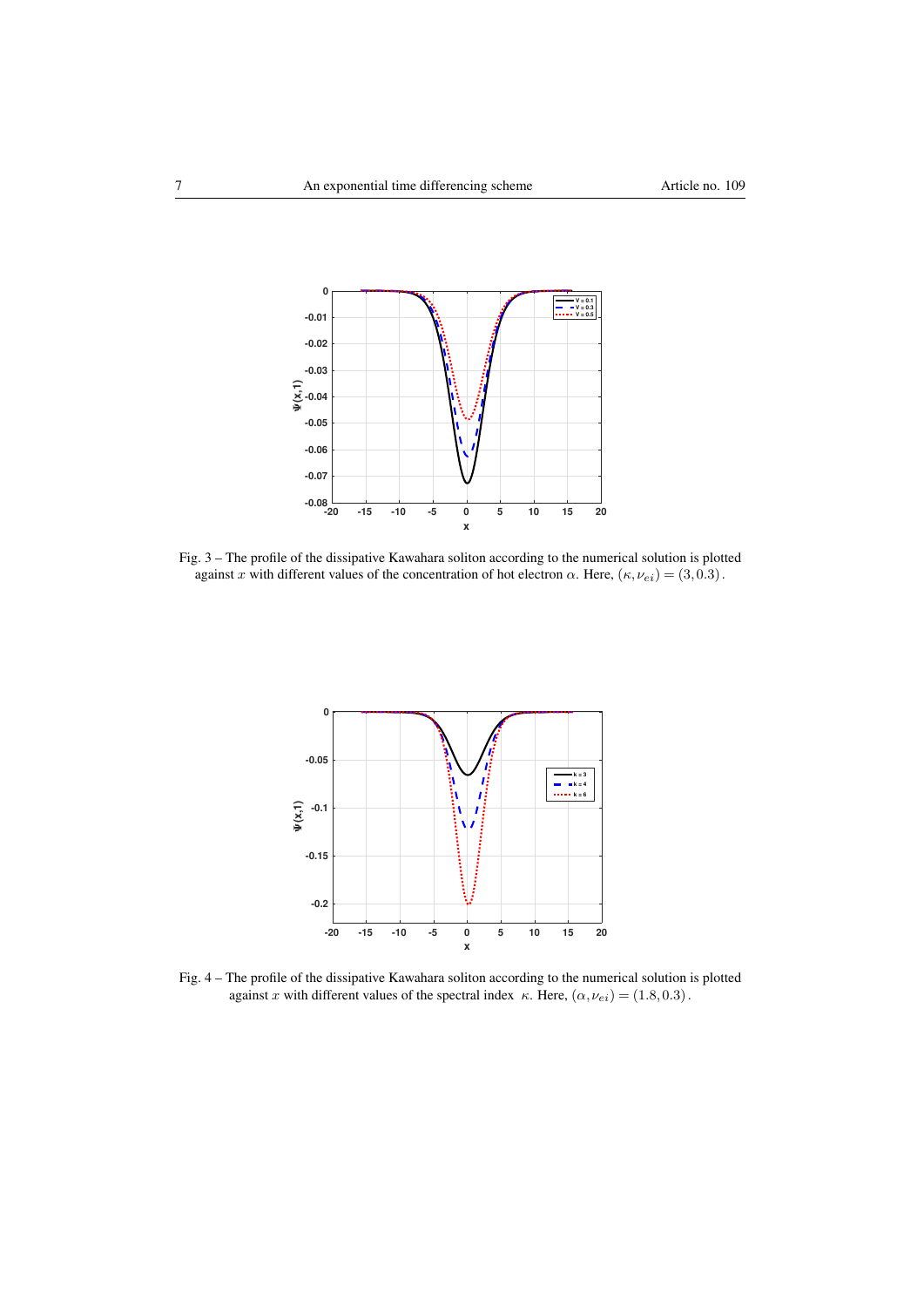Now, for investigating the effect of relevant physical plasma parameters of the profile of the dissipative Kawahara solitons, the numerical solutions are plotted in Figs. [1](#page-5-0)[-4.](#page-6-0)

Figures [1](#page-5-0) and [2](#page-5-1) demonstrate that the dissipative Kawahara soliton amplitude and width are decaying with increasing both time and collisional frequency  $\nu_{ei}$ . Also, increasing the concentration of hot electron  $\alpha$  leads to the reduction of the dissipative Kawahara soliton amplitude and width as shown in Fig. 3. The effect of spectral index of hot electrons  $\kappa$  is depicted in Fig. 4.

It is noted that by increasing the value of the spectral index  $\kappa$ , both the amplitude and width of the dissipative Kawahara solitons are increasing. This means that when plasma model is going to the Maxwellian state, the nonlinearity and dispersion are increased, which lead to the enhancement of both the amplitude and the width.

## 4. CONCLUSION

The aim of this work has been to present a first numerical solution of the linear damped Kawahara equation (non-integrable equation) by the ETD4RK method. The paper has introduced a physical application in plasma media, which describes the dissipative Kawahara solitons in a collisional two electrons plasma having cold inertial electron, hot inertialess superthermal electrons, and stationary positive ions. The effect of relevant physical plasma parameters, namely, the spectral index, the concentration of hot electrons, and the electron-ion collisional frequency on the profile of the dissipative Kawahara solitons has been examined numerically. The accuracy of the obtained solution has been examined by estimating the relative error when the ETD4RK numerical method is used. The obtained solution helps us to depict the dynamics of several phenomena and applications in mechanics, biology, engineering, and physics.

*Acknowledgements.* This project was funded by the Deanship of Scientific Research (DSR), King Abdulaziz University, Jeddah, Saudi Arabia under grant No. (KEP-37-130-41). The authors, therefore, acknowledge with thanks DSR technical and financial support.

## **REFERENCES**

- <span id="page-7-0"></span>1. Noufe H. Aljahdaly, S. A. El-Tantawy, Abdul-Majid Wazwaz, and H. A. Ashi, J. Taibah Univ. Sci. 15, 971 (2021).
- 2. Wedad Albalawi, Alvaro H. Salas, S. A. El-Tantawy, and Amr Abd Al-Rahman Youssef, J. Taibah Univ. Sci. 15, 479 (2021).
- 3. Noufe H. Aljahdaly, Abdul-Majid Wazwaz, S. A. El-Tantawy, and H. A. Ashi, Rom. Rep. Phys. 73, 120 (2021).
- 4. L. Torkzadeh, Rom. J. Phys. 66, 118 (2021).